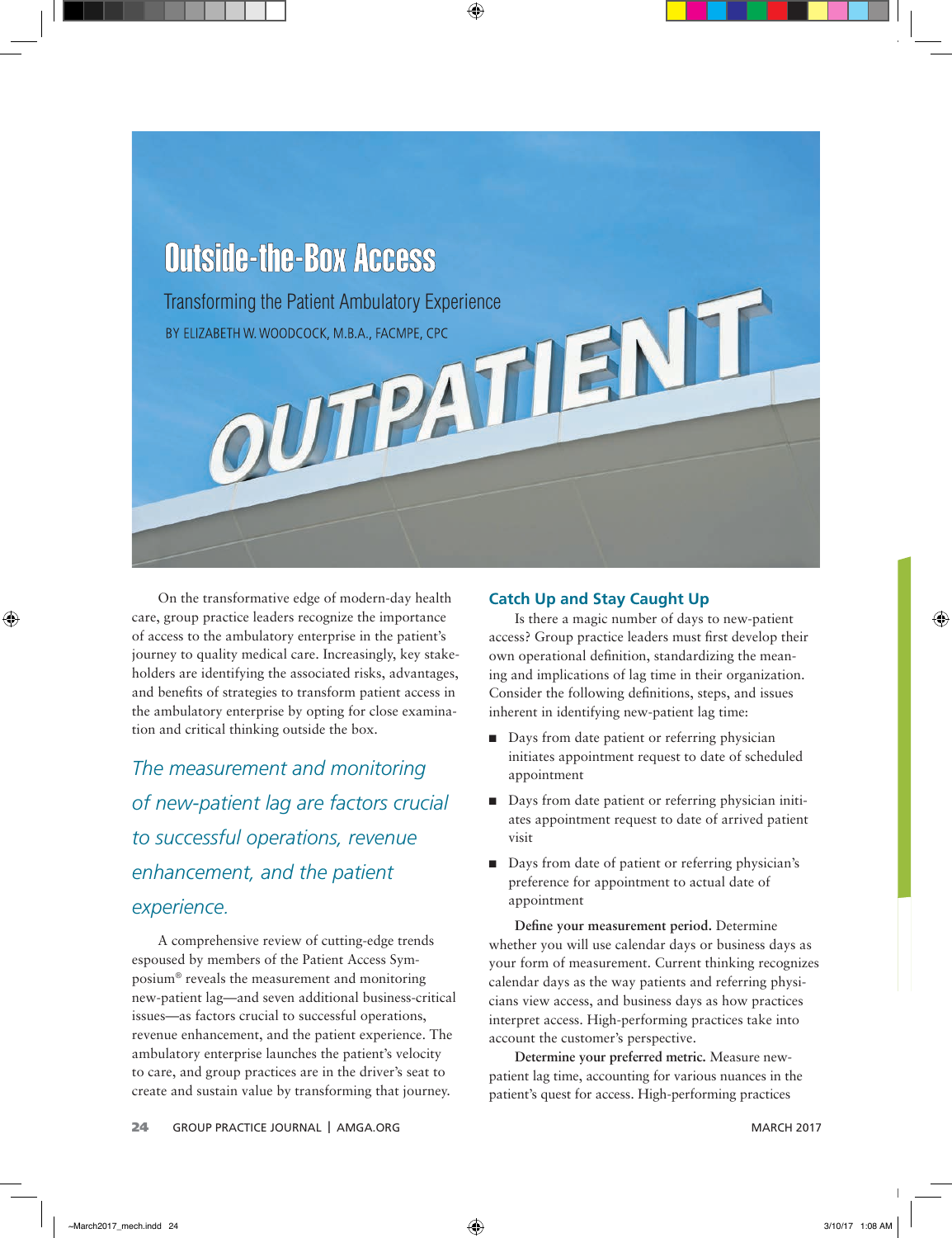recognize the barriers erected—and often unaccounted for—by requirements for completion of a designated form by a referring physician, capture of insurance authorizations, or receipt and review of the patient's complete medical record. As historic workflow is deconstructed to consider format, access expectations are assessed from the customer's perspective. Identify opportunities for improvement and streamline the process.

**Choose a new-patient lag time target.** Will your goal be 7, 10, or 14 days—or more—to accommodate new patients? Will the target vary by specialty? Will you accommodate certain patient cohorts, such as members of your accountable care organization, in a streamlined or more timely manner? Will market dynamics related to supply, changing reimbursement models, or strategies of an affiliated hospital influence your goal? Once identified, how will you manage the gap between your target lag time and your current state?

Variances can uncover a possible imbalance in supply and demand, leading to physician recruitment opportunities or revisiting relationships with insurance payers that control demand. High-performing practices create a "heat map" of supply/demand variances in new-patient lag compared to their targets, overlaid with perceived experience based on patient surveys, referring physicians, employers, and other stakeholders queried about what they believe is reasonable.

As leaders consider the steps on the patient's journey to care, the seven strategies listed below are approaches Patient Access Symposium® members use to tease out the details, allowing for individual nuance, challenges, and circumstance.

## **FIGURE 1** Key Performance Indicators: Paient Access



#### *1. Monitor KPIs*

Monitoring new-patient lag isn't adequate to provide leaders with a complete portrait of patient access. Carefully determine metrics used to routinely track and monitor patient access. In essence, by defining key performance indicators (KPIs), you influence the culture of your organization. KPIs to adopt for patient access include:

- New-patient volume and new-arrived patient visits—as percent of total arrived visits
- Percent of new patients scheduled within 14 days of booking—a capacity measure—as well as percent who arrived, which is useful for operations management
- Appointment status: arrived, cancelled, no-show, and bumped—each measured as percent of total scheduled appointments and monitored based on scheduling horizon
- Fill or use rate—expressing number and percent of visit slots occupied as percent of available slots
- Clinic sessions—number held and hours included compared with providers' clinic commitment
- Bumped clinics—percent of physician-directed cancellations, accompanied by number of patients who were lost compared to those who were impacted but agreed to reschedule
- Performance—of your group's critical access-related operations, including call center and self-scheduling

Which of these measures should you define as mission critical? Which will alert leadership to emerging challenges to patient access if performance gaps are identified? Consider the who, what, where, and when of relevant KPIs. Who will gather and report the data? Which data will be captured, and with whom will it be transparently shared? Where will the data reside? When will data will be captured and for what time period? (See Figure 1 for select KPIs and corresponding benchmarks.)

It is compelling to consider what this data feed offers. Not only do data serve as input for key metrics, they also provide the foundation for predictive analytics to enhance finding the ideal supply-and-demand balance. Given the importance of patient access, investing in business intelligence produces a positive return and continues to do so far into the future.

## *2. Maintain a Laser Focus on the Impact of Access Strategies*

Undoubtedly, new-patient access is critical for today's group practices as this cohort initiates the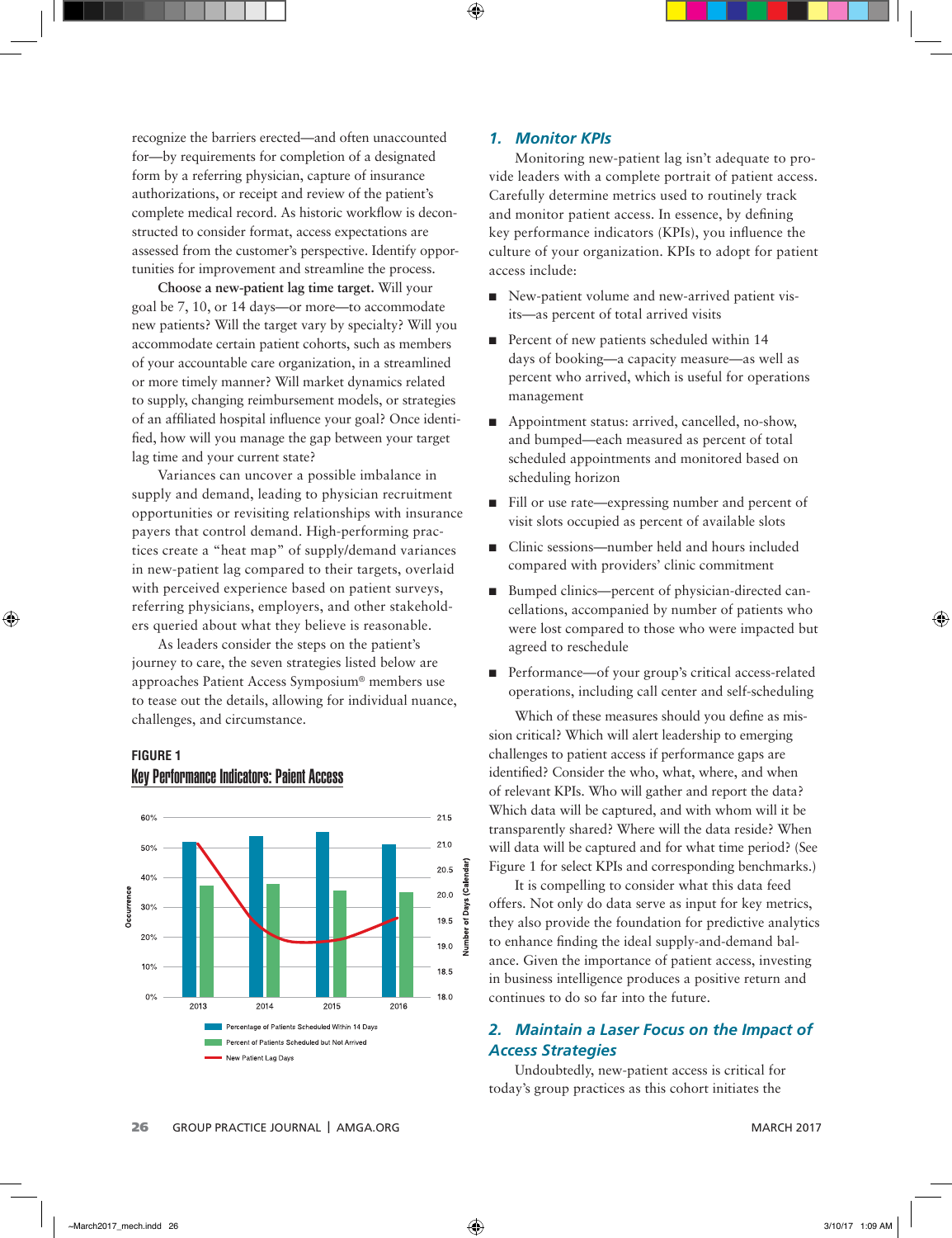journey to a course of care. Yet, as workflows are constructed to accommodate its steadily rising numbers, leaders must pause, at times, to contemplate how altered processes impact access for established patients.

Steps to identify the balance point to meet patient demand include adopting predictive analytics to project the number of established visit slots required by identifying the demand using disease-specific models. Deploy advanced practice providers to take on new roles, and secure collaborative agreements between referring and consulting physicians to effectively and appropriately manage patients as their journey continues. Construct care teams to support patients' medical, behavioral, and emotional needs. Secure virtual visits to reduce established-patient face-to-face visit volume, with teleconsultation among physicians to support coordination and collaboration for successful journeys of care.

In addition, consider conducting outreach for certain patient cohorts to adopt a continuity-of-care model comprised of remote monitoring; alerts to the care team; and nurse, peer group, community leaders, and other stakeholders managing "between-scheduledvisits," in addition to the promotion of self-care. High-performing groups determine patient graduation or repatriation strategies to transfer care back to referring physicians and adopt sophisticated scheduling techniques, such as pivoting a new-visit slot from two established-patient slots (and vice-versa) when predetermined conditions exist.

Practices are creating urgent care capacity to accommodate patients' acute clinical needs—or developing close affiliations with urgent care centers in the community with streamlined access points. Some are placing employees in high-volume sites, such as the emergency department, to rapidly schedule patients for a specialty visit, thereby unlocking the potential to decrease hospital admissions. If capacity is limited in primary care, groups can partner with community health providers to ensure that access to care embraces all patients.

The struggle to accommodate new patients without negatively impacting service quality for established patients reminds us that the biggest challenge is hardly a new one: to ensure that patients are not only captured but cared for quickly, safely, and appropriately.

### *3. Use Data to Manage Referrals Effectively*

Myriad processes exist for referral management. Some groups focus on leveraging technology by creating automated efficiencies from current manual processes; others form centralized referral management

units; still others link referral management with a centralized call center, erecting a separate, focused referral management unit. Some groups have embedded the function as a fully integrated component of patient scheduling. Group practice leaders may wish to:

- Create two tracks—a streamlined track for internal referrals, involving direct scheduling into appointment templates with embedded guidelines, and a secondary track for external referrals that need to be processed and managed
- Fast track—for network-based or high-volume referring physicians who can make a request from their electronic health record or via their custom smartphone application, directly scheduling into the practice's system or receiving priority, same-day processing
- Determine which patient records are needed for external referrals and identify a preferred means to obtain them, ideally seamlessly through secure, electronic means
- Develop proprietary software to automate and track status at each stage in the referral processing workflow, or evaluate specialized vendor solutions in this space

While access strategies often focus on patients, high-performing practices value prioritizing the referral source as well. In addition to gains in efficiency, careful attention to this relationship eases the burden of inappropriate referrals, poor use of limited capacity, and patients frustrated by unsuitable referrals.

Regardless of the nature of the referral—from a physician or self-referred—it is likely that patients who want to be seen will be seen, but groups often find the need to prioritize (and perhaps even shift) demand, particularly in the case of provider shortages.

In this context, how can that process take place without exacting an exorbitant cost or resulting in barriers that block timely access? What data can you gather to determine appropriate patient access? Who triages the patient to determine suitable time and pointof-access to best handle the journey of care?

High-performing practices have created protocols for managing referrals, designating those in need of consideration via standard, monitored workflow. Through algorithms carefully crafted in collaborations between referring and consulting physicians, innovators integrate this process into the referral itself, eliminating the need to gather, handle, and pass information from one point to the next.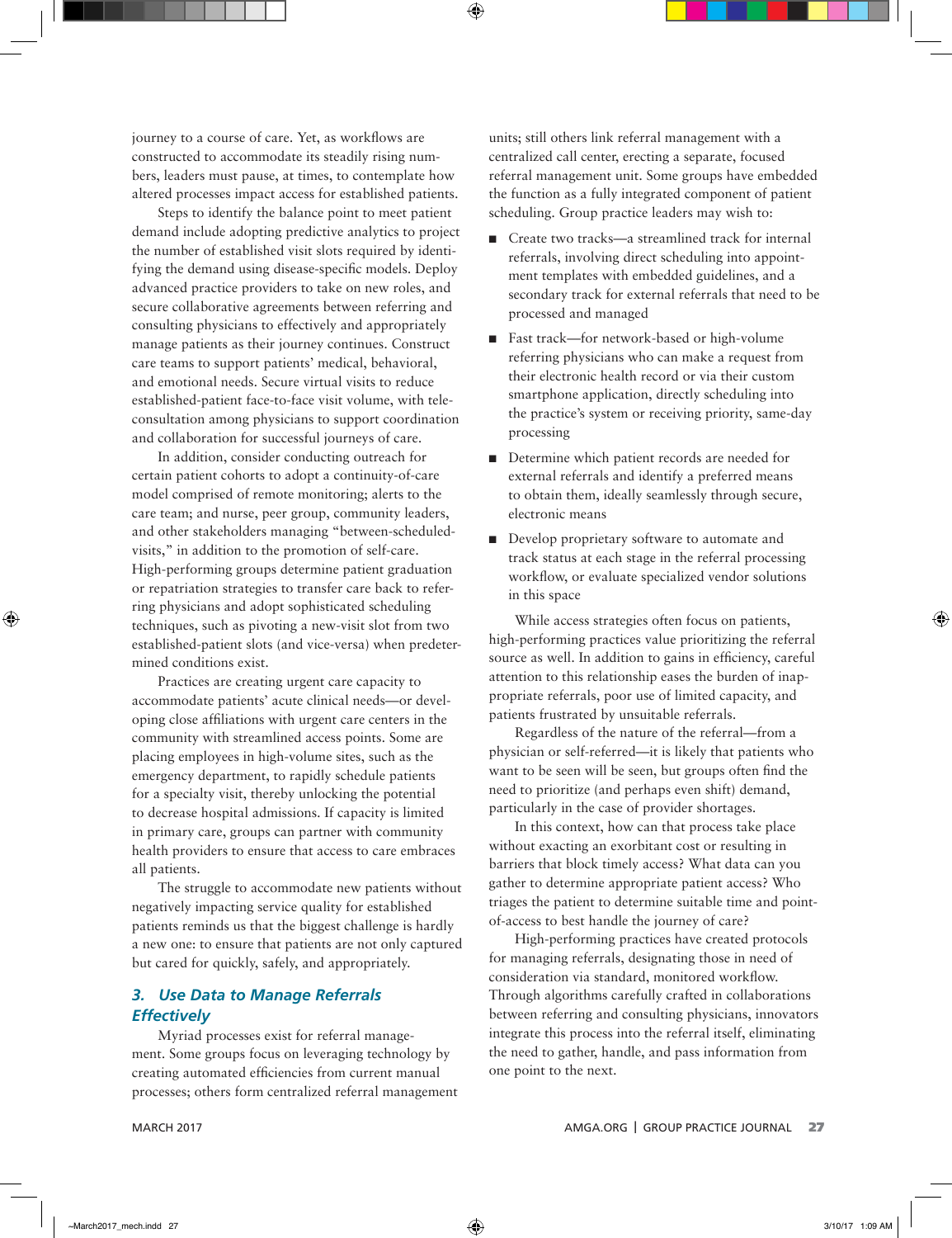### *4. Invest in the Pre-arrival Process*

Patient financial clearance is a prerequisite in today's reimbursement environment, and patient access is intrinsically linked to payment. If the patient does not have insurance with which the physician is contracted, if authorizations have not been identified and secured prior to services, and if time-of-service payments have not been captured, the practice's financial health may decline. Leaders may want to consider the following when merging access and financial concerns:

- Who should conduct patient financial clearance? Should this reside in the front office or be conducted during the scheduling process? Should a separate business office conduct this prior to the visit, or should this be integrated into the scheduling workflow?
- What reporting relationship or work oversight should employees have with finance?
- What is the scope of patient financial clearance? Should it include insurance verification, benefits eligibility, time-of-service payment, past financial history, credit history, and/or price estimations?
- What tools can you harness to ensure that the process is efficient—and, most importantly, accurate?
- Should schedulers collect patient balances at time of scheduling? What about unmet deductibles?
- Should you secure referrals and authorizations before granting access, or does access initiate this process?

As patients bear increased financial burden for their health care, high-performing practices recognize the value of improving process efficiency as well as transparency. Historically bifurcated from the scheduling process, these financial considerations are being united with patient access. No longer does finance represent a barrier or a step to overcome before access commences. Instead, innovators recognize that once patients are financial partners in their journey to care, access translates into an opportunity for revenue gain.

#### **5. Move Work Out of the Office, into the** *Home*

Space constraints are a constant reality for many groups. In consequence, teleworking for employees involved in patient access, particularly those who handle telephone calls, may prove a win-win for both the organization and the employee. Practices that introduce teleworking into their organizations should consider the following:

- Identify the technology and security needs for hardware and software
- Create a seamless patient transition regardless of the employee's location; in essence, teleworkers should have the systems and tools to manage the caller whether they are based at a centralized call center or at home
- Implement employee supervision and oversight and include performance metrics in the system for speedto-answer, auxiliary time, and other factors
- Fully integrate teleworkers into the care team; consider asking them to work from the office on a set number of days per month, include teleworkers in staff meetings, and expect teleworkers to be active contributors to the team

Teleworking options for group practices are vast, and they are expected to grow exponentially in the future. Given the nature of handling protected health information and aligning with the clinical team to handle appointments appropriately, recognize that embracing this trend requires thoughtful planning—and exceptional leadership.

# *6. Manage the Call Center—Where Every Minute Counts*

As with any function in health care, no perfect model exists to house patient access functions. The definition of patient access varies from group to group. Beyond scheduling, which functions should reside within the access infrastructure? High-performing practices recognize that access isn't limited to booking appointments. Instead, they incorporate the patient's financial relationship into the practice (including registration), then appropriate resources to construct scheduling templates and execute capacity-management strategies. Others extend access to incorporate all inbound communications, both telephonic and electronic. Given the vast array of potential responsibilities, staff deployment is essential to consider when building or reengineering access strategy.

What is the work scope of your practice's access infrastructure, both now and in the future? Is a call center—perhaps better termed an access center—your primary deployment strategy? Will you transfer existing employees, often based in locations spread throughout the organization, to it? What if, as happens in most circumstances, existing employees serve the practice in other roles? Are they appropriately skilled to function in the new role of access center agent?

Is the access center the front door to your practice, receiving all inbound calls, or does a dedicated